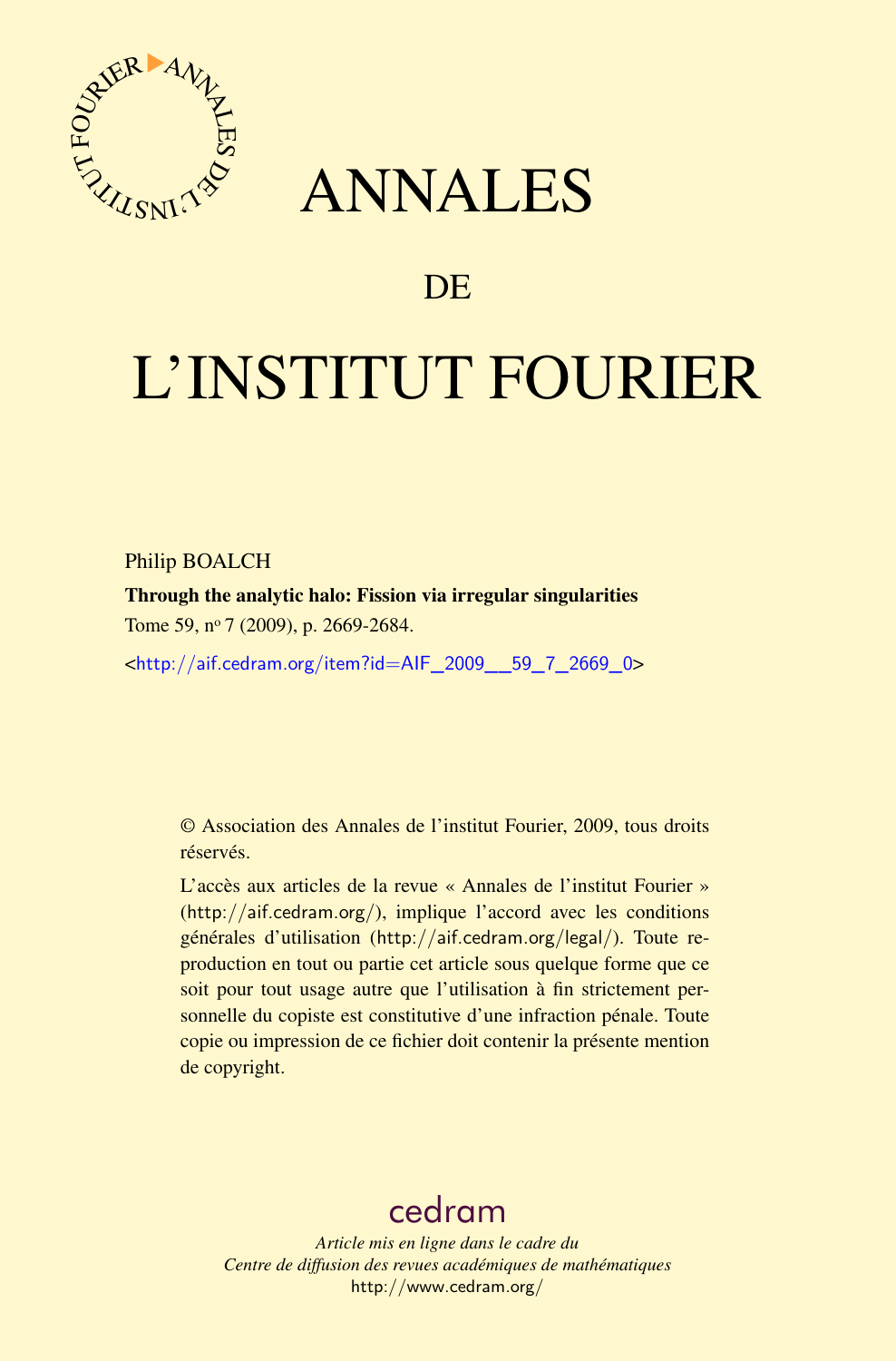### THROUGH THE ANALYTIC HALO: FISSION VIA IRREGULAR SINGULARITIES

#### **by Philip BOALCH**

ABSTRACT. — This article is concerned with moduli spaces of connections on bundles on Riemann surfaces, where the structure group of the bundle may vary in different regions of the surface. Here we will describe such moduli spaces as complex symplectic manifolds, generalising the complex character varieties of Riemann surfaces.

Résumé. — Cet article s'intéresse aux espaces de modules de connexions sur des fibrés sur les surfaces de Riemann, où le groupe de structure du fibré peut varier dans les différentes régions de la surface. Ici, nous allons décrire de tels espaces de modules comme variétés symplectiques complexes, en généralisant les variétés de caractères complexes des surfaces de Riemann.

#### **1. Introduction**

The aim of the article is to tentatively initiate a direction of research concerning connections on bundles on Riemann surfaces, where the structure group of the bundle may vary in different regions of the surface. In the simplest case there will be certain loops ("halos") drawn on the surface across which the structure group will be broken to a subgroup  $(1)$ .

Here we will describe such moduli spaces as complex symplectic manifolds, extending the topological/Betti viewpoint — the spaces to be described here generalise the character varieties of Riemann surfaces. We will postpone until later further investigation of finer properties, such as the existence of hyperkähler metrics, correspondence with Higgs bundles, and

Math. classification: 53D30, 34M40.

Keywords: Analytic halo, character variety, fission.

 $<sup>(1)</sup>$  In fact this situation arises quite naturally by thinking about irregular connections</sup> in a slightly novel way (see Remark [5.6\)](#page-12-0), although for the most part we will work more topologically.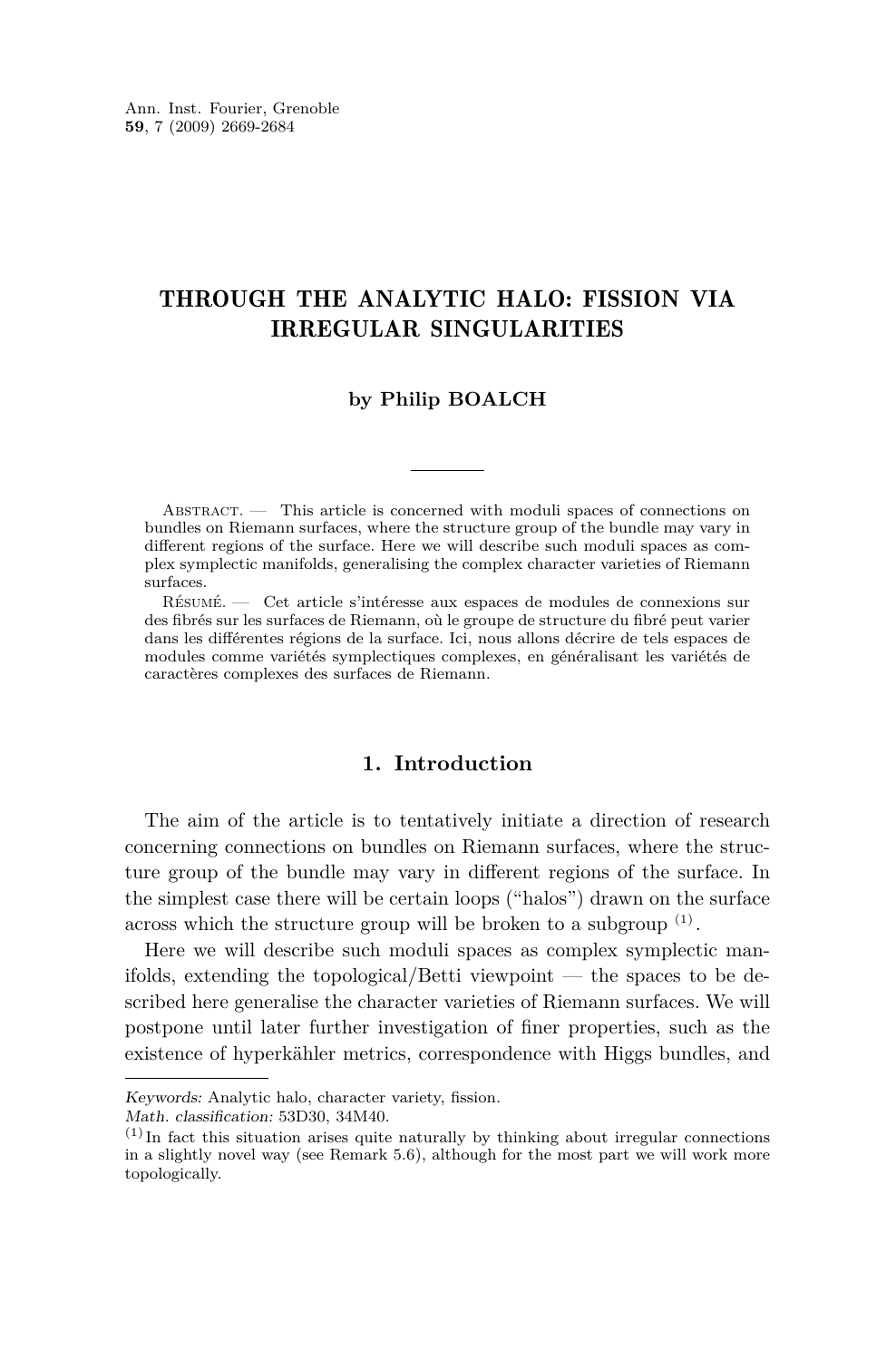<span id="page-2-0"></span>the possibility of extending the geometric Langlands program (we are, after all, generalising the spaces on the Galois side of this correspondence).

Philosophically we are interested in trying to generalise the first nonabelian cohomology

$$
\mathcal{M} = \mathrm{H}^1(\Sigma, G)
$$

of a smooth projective curve  $\Sigma$  with coefficients in a complex reductive group *G*. By work of Hitchin, Donaldson, Corlette, Simpson and others such a cohomology space may be realised in various ways with different algebraic structures. The rough picture is as follows. The Betti realisation is as the space

$$
(1.1)\qquad \qquad \text{Hom}(\pi_1(\Sigma), G)/G
$$

of conjugacy classes of representations of the fundamental group of  $\Sigma$ . By the Riemann-Hilbert correspondence this is isomorphic to a space of holomorphic connections on *G*-bundles on  $\Sigma$  (the *de Rham realisation*). By the nonabelian Hodge theorem, this is also a space of Higgs fields on *G*bundles on  $\Sigma$  (the Dolbeault realisation). The different complex structures on the space *M* may be expressed in terms of the existence of a natural hyperkähler metric on  $\mathcal M$  (see [\[10,](#page-16-0) [14\]](#page-16-0)).

Simpson [\[13\]](#page-16-0) extended the nonabelian Hodge correspondence to the case of a punctured curve; essentially one is now considering representations of the fundamental group of the punctured curve (or connections/Higgs fields with simple poles). This may still be understood in terms of hyperkähler metrics, considered for example by Nakajima [\[12\]](#page-16-0), but one needs to first restrict to fundamental group representations taking loops around each puncture into fixed conjugacy classes of *G*. Said differently

 $\text{Hom}(\pi_1(\Sigma \setminus \{m \text{ points}\}), G) / G$ 

has a natural holomorphic Poisson structure and its (generic) symplectic leaves, which are obtained by fixing the local monodromy conjugacy classes, are hyperkähler.

It turns out that one may replace the fundamental group here by the wild fundamental group of Martinet-Ramis [\[11\]](#page-16-0) (abstractly this is just the Tannaka group of the Tannakian category of meromorphic connections on vector bundles on  $\Sigma$ ). Namely, roughly speaking,

$$
\mathrm{Hom}\left(\pi_1^s(\Sigma),G\right)/G
$$

has a natural holomorphic Poisson structure where  $\pi_1^s$  is the wild fundamental group. The symplectic leaves of this Poisson structure are finite dimensional and correspond to meromorphic connections with fixed formal type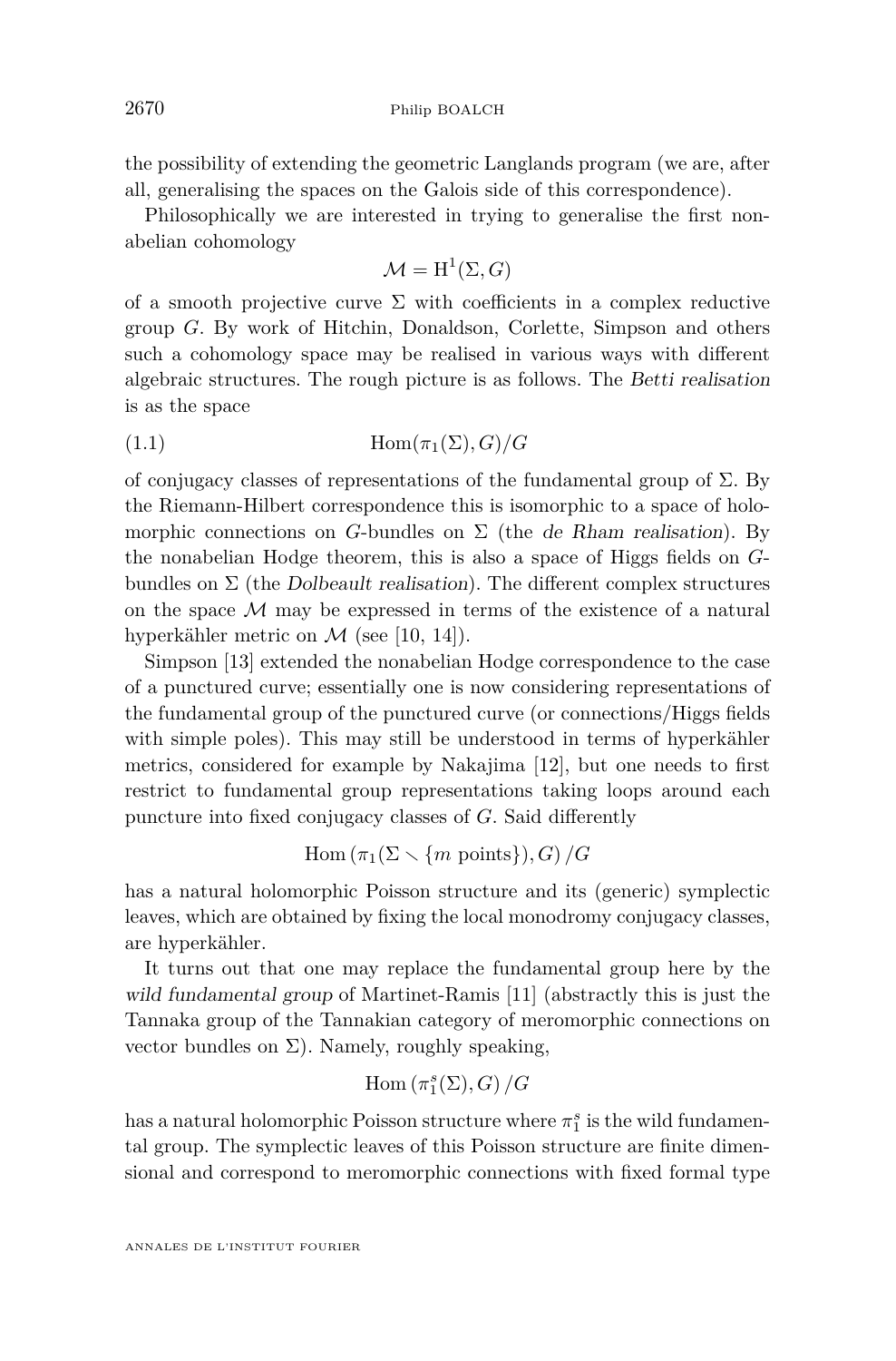at each pole (naturally extending the notion of fixing the local monodromy conjugacy class above). In [\[3\]](#page-16-0) it was shown that the (sufficiently generic) symplectic leaves have hyperkähler metrics and a correspondence between meromorphic connections and Higgs fields was established; a "wild" nonabelian Hodge correspondence on curves.

Thus in brief there are various modifications of the first slot in [\(1.1\)](#page-2-0) that may be made. Now we would like to try to modify the second slot. As mentioned above the picture in mind is of a Riemann surface with certain loops ("halos") drawn on it dividing it into pieces. On each piece one is free to choose a complex reductive group, provided that — in the simplest case — the group on one side of each halo should be the stabiliser of a semisimple element of the Lie algebra of the group on the other side. Our goal here is to construct such spaces as complex symplectic manifolds.

Remark 1.1. — The term "analytic halo" is borrowed from Martinet-Ramis [\[11\]](#page-16-0). See also Deligne-Malgrange-Ramis [\[9\]](#page-16-0).

#### **2. Strategy**

Symplectic spaces of flat connections on *G*-bundles on surfaces have been intensively studied in recent decades and there are many different approaches. The finite dimensional "quasi-Hamiltonian" approach of Alekseev-Malkin-Meinrenken [\[2\]](#page-16-0) involves fusing together some basic pieces and then performing a reduction to obtain the symplectic moduli space. This motivated their theory of Lie group valued moment maps. Some familiarity with this theory will aid the reader (see [\[2\]](#page-16-0), and [\[8\]](#page-16-0) for the holomorphic version). We view it as a convenient algebraic framework to make precise analogues of various analytic operations involving loop groups.

Given a compact Riemann surface  $\Sigma$  with one boundary circle one obtains a quasi-Hamiltonian *G*-space by taking the moduli space of flat connections on *G*-bundles on  $\Sigma$  with a framing at one point of the boundary. Similarly a surface with *m* boundary components leads to a quasi-Hamiltonian *G<sup>m</sup>*-space, by including a framing at one point in each boundary component.

The fusion operation corresponds to gluing two surfaces with one boundary component onto two of the boundary circles of a three-holed sphere (and thus obtaining a new quasi-Hamiltonian *G*-space corresponding to the resulting surface — which still has just one boundary component). This puts a ring structure on the category of quasi-Hamiltonian *G*-spaces,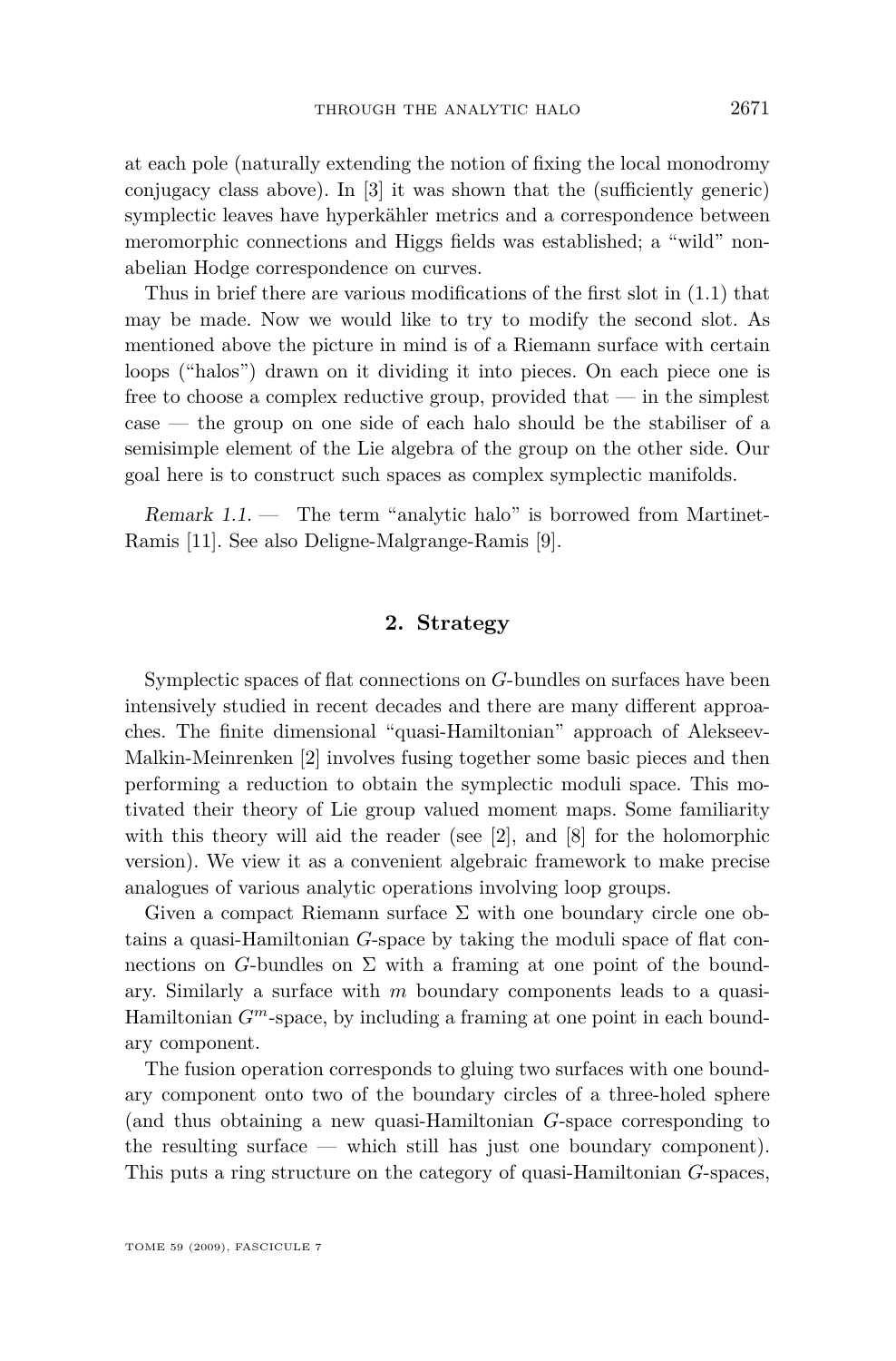the identity for which is the space corresponding to the disk. Fusing with a disk corresponds to gluing on an annulus to the original surface, which does not change the moduli space of flat connections. Now the annulus has two boundary components so corresponds naturally to a quasi-Hamiltonian  $G \times G$ -space (the "double" of [\[2\]](#page-16-0)), whose moment map may be written as follows:

$$
D(G) = G \times G; \quad \mu(C, h) = (C^{-1}hC, h^{-1}) \in G \times G.
$$

The two components of the moment map correspond to the holonomies of connections on the annulus around the two boundary components.

Now imagine a surface with a halo on it (i.e. an embedded circle), and consider the annulus given by a tubular neighbourhood of the halo. If the structure group is *G* on one side of the halo and *H* on the other side then the holonomies around the boundary components will be in *G* and *H* respectively. Thus there should be a quasi-Hamiltonian  $G \times H$ -space attached to the annulus with moment map given by the two holonomies as before, and containing something extra (a little more complicated) related to crossing the halo, going from one boundary component to the other.

Suppose (hypothetically) that such a quasi-Hamiltonian  $G \times H$ -space  $G\mathcal{A}_H$  exists. Then we obtain a symplectic manifold by taking an arbitrary quasi-Hamiltonian *G*-space  $M_G$  and quasi-Hamiltonian *H*-space  $M_H$  and gluing them to the annulus, i.e. by performing the fusions

$$
M_G \underset{G}{\circledast} \ _{G}\mathcal{A}_H \underset{H}{\circledast} M_H
$$

(to obtain a new quasi-Hamiltonian  $G \times H$ -space) and then reducing by  $G \times H$  to obtain a symplectic manifold (if it is a manifold).

Remark  $2.1.$  — Note that the operation

$$
M_G \mapsto (M_G \underset{G}{\circledast} G \mathcal{A}_H) /\!\!/ G
$$

will associate a quasi-Hamiltonian *H*-space to any quasi-Hamiltonian *G*space  $M_G$ , and similarly one may obtain a quasi-Hamiltonian  $G$ -space from a quasi-Hamiltonian *H*-space.

In this way a general surface with some (nonintersecting) halos drawn on it and chosen structure groups leads to a symplectic manifold by cutting it up into pieces and gluing as above. Thus the general problem reduces to that of establishing the existence of the quasi-Hamiltonian  $G \times H$ -spaces  $G\mathcal{A}_H$  attached to an annulus containing a halo. This will be established in the following section.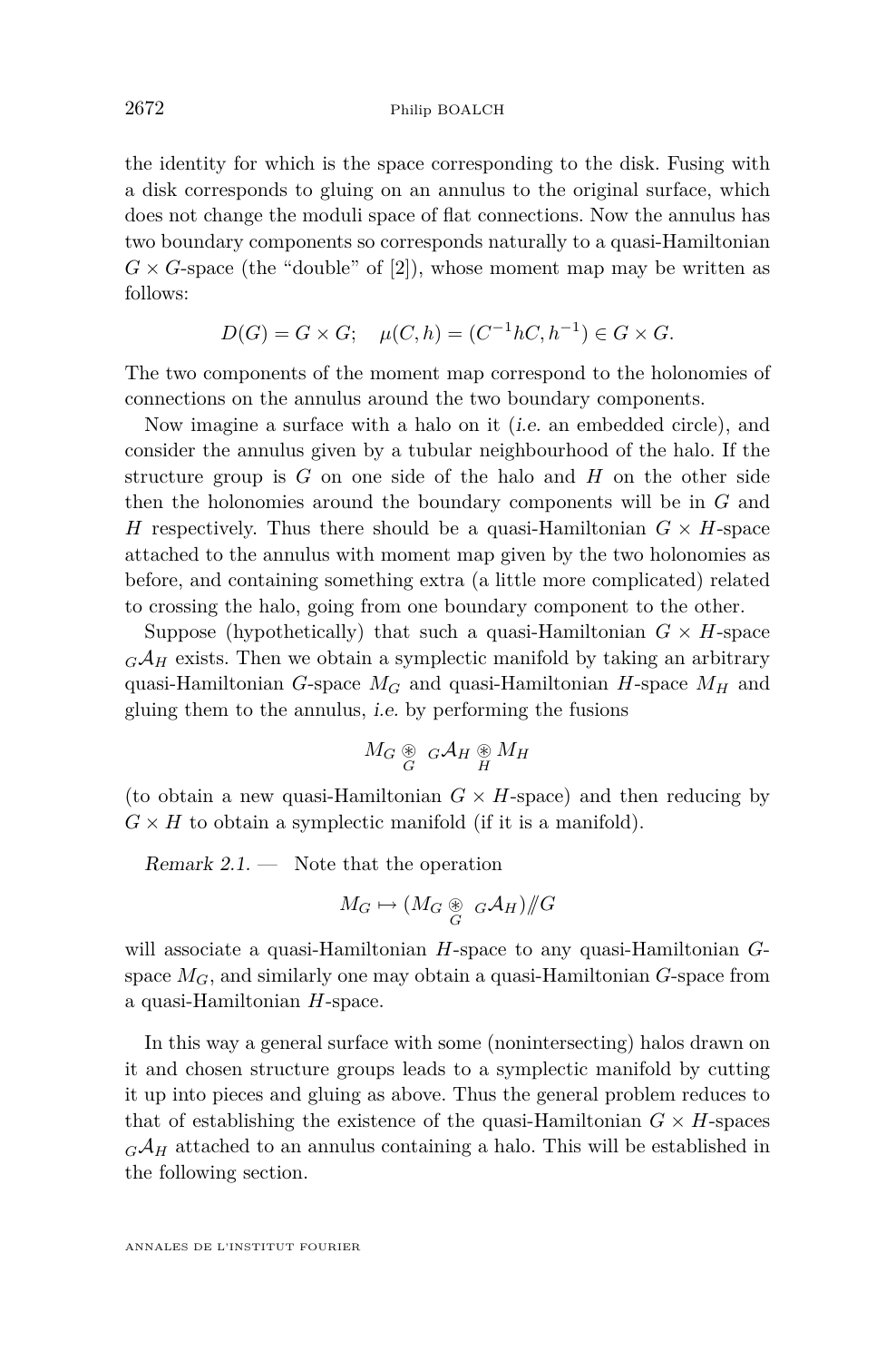<span id="page-5-0"></span>In the section after next we will consider the case when *H* is a product of groups; one may then glue on a quasi-Hamiltonian *H<sup>i</sup>* space for each factor  $H_i$  of the group  $H$ . As will be explained, this leads to a fission picture, breaking *G* in to the pieces  $H_i$ ; The space  $_G\mathcal{A}_H$  should perhaps best be pictured in terms of a surface having a boundary circle for each factor of *H* and also for *G*.

#### **3. The Fission Spaces**

Let *G* be a connected complex reductive group with Lie algebra g. Choose a nondegenerate invariant bilinear form  $($ ,  $)$  on  $\mathfrak{g}$ . Let  $A \in \mathfrak{g}$  be a semisimple element, and let  $H \subset G$  be the stabiliser of *A* under the adjoint action. (Then *H* is again a connected complex reductive group.)

Suppose we are given a Cartan subalgebra  $\mathfrak{t} \subset \mathfrak{g}$  containing A and a choice of positive roots  $\mathcal{R}_+ \subset \mathcal{R} \subset \mathfrak{t}^*$ , where  $\mathcal R$  is the set of roots of  $\mathfrak{g}$ . Write  $\mathcal{R}_- = -\mathcal{R}_+$  for the corresponding negative roots.

Since *A* is semisimple one has a vector space direct sum:

$$
\mathfrak{g}=\mathrm{Im}(\mathrm{ad}_A)\oplus\mathrm{Ker}(\mathrm{ad}_A)
$$

where  $\text{Ker}(\text{ad}_A)$  is the Lie algebra h of *H*. The complementary subspace  $\text{Im}(\text{ad}_A)$  is stabilised by t and breaks up as a direct sum of the (onedimensional) root spaces of  $\boldsymbol{g}$  that it contains, and so we may write

$$
\operatorname{Im}(\operatorname{ad}_A)=\mathfrak{u}_+\oplus\mathfrak{u}_-
$$

for the subspaces corresponding to positive and negative roots. Now  $\mathfrak{u}_+$  and u*<sup>−</sup>* are nilpotent Lie subalgebras of g and we may exponentiate them to obtain unipotent subgroups  $U_+, U_-\subset G$ . The desired quasi-Hamiltonian  $G \times H$ -space is as follows.

Let  $\theta, \overline{\theta} \in \Omega^1(G, \mathfrak{g})$  denote the left and right invariant Maurer-Cartan forms on *G* respectively, and let  $\theta_{\pm}, \overline{\theta}_{\pm} \in \Omega^1(U_{\pm}, \mathfrak{u}_{\pm})$  denote the Maurer-Cartan forms on U*±*.

THEOREM  $3.1.$  — The space

$$
{}_{G}\mathcal{A}_{H}:=G\times U_{-}\times U_{+}\times H
$$

is a complex quasi-Hamiltonian  $G \times H$ -space, with  $G \times H$  action:

$$
(g,k)\cdot (C, u_-, u_+, h) = (kCg^{-1}, ku_-k^{-1}, ku_+k^{-1}, khk^{-1}),
$$

(where  $(q, k) \in G \times H$ ), with moment map:

$$
\mu(C, u_-, u_+, h) = (C^{-1}pC, h^{-1}) \in G \times H,
$$

TOME 59 (2009), FASCICULE 7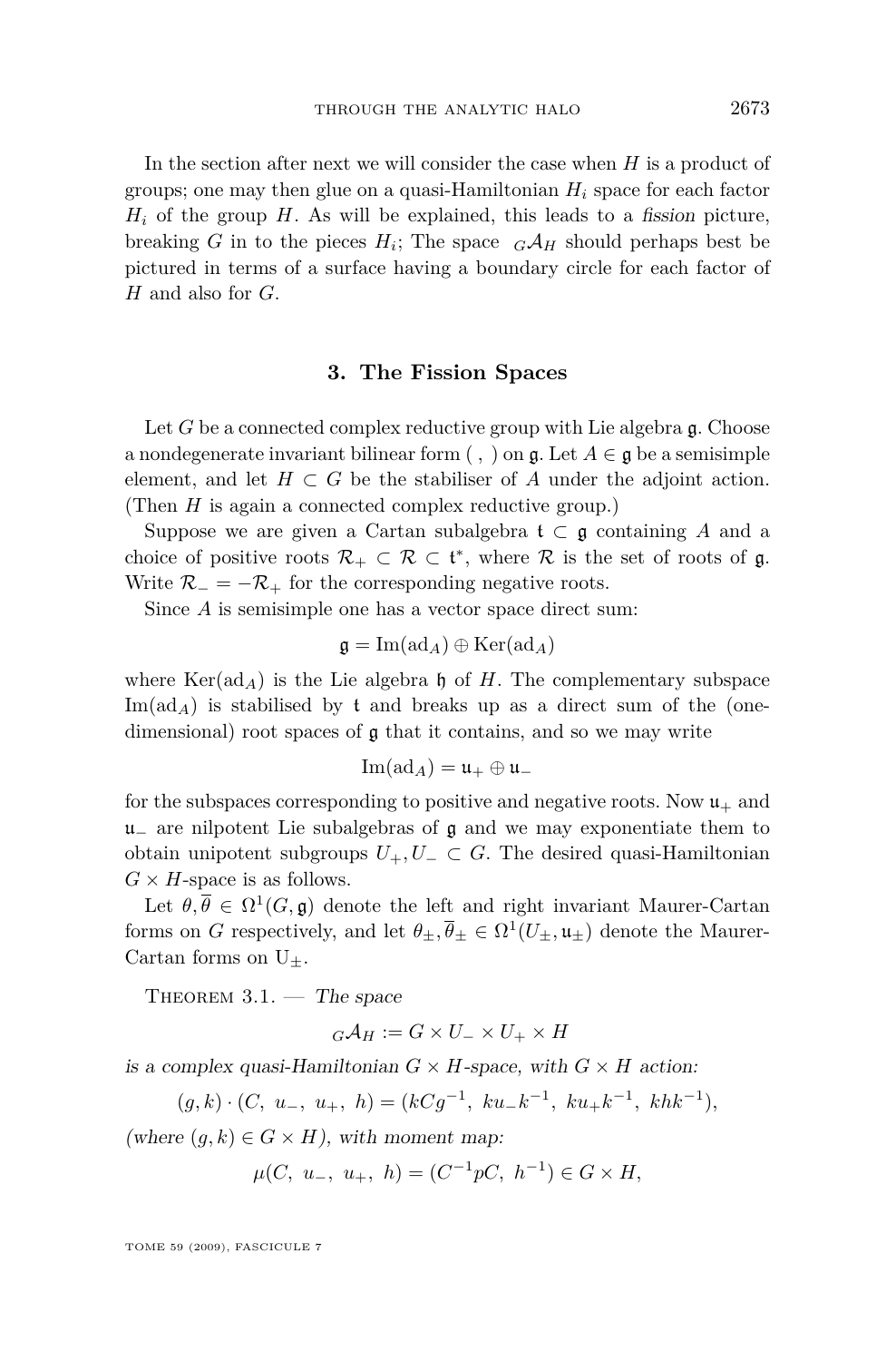where  $p = u^{-1}hu_+ \in G$ , and with holomorphic two-form  $\omega$  given by:

$$
\omega = \frac{1}{2} \left( \overline{\gamma}, \operatorname{Ad}_p \overline{\gamma} \right) + \frac{1}{2} \left( \overline{\mathcal{U}}_-, \operatorname{Ad}_h \overline{\mathcal{U}}_+ \right) + \frac{1}{2} \left( \overline{\gamma}, \mathcal{P} + \overline{\mathcal{P}} \right)
$$

where  $\overline{\gamma} = C^*(\overline{\theta}), \mathcal{P} = p^*(\theta), \overline{\mathcal{P}} = p^*(\overline{\theta}), \text{ and } \overline{\mathcal{U}}_{\pm} = u_{\pm}^*(\overline{\theta}_{\pm}).$ 

Proof. — This may be verified directly (see the appendix).  $\Box$ 

Example 3.2. — Suppose  $A = 0$ . Then  $H = G$  and both of  $U_+$  and  $U_$ are a point. Then  $_G\mathcal{A}_H = G \times G$  is the double, which is one of the basic examples of Alekseev-Malkin-Meinrenken [\[2\]](#page-16-0).

Example 3.3. — Suppose *A* is regular. Then *H* is a maximal torus of *G* and  $U_{\pm}$  are the unipotent radicals of a pair of opposite Borels in *G*. Now (by definition) as a space the standard dual Poisson Lie group *G<sup>∗</sup>* of *G* is a covering of  $U_+ \times U_- \times H$  and one may pull back the quasi-Hamiltonian structure on  $_G\mathcal{A}_H$  to obtain the structure of quasi-Hamiltonian  $G \times H$ space on the product  $G \times G^*$ . This is one of the basic examples of [\[8\]](#page-16-0).

Thus, for more general *H*, the spaces  $G\mathcal{A}_H$  interpolate between the above two examples. They always have dimension equal to twice that of *G*.

#### **4. Fission**

Now suppose that  $H = H_1 \times H_2$  is written as a product of two groups. (The generalisation to arbitrarily many factors is immediate.)

Given a reductive group *G* and a surface  $\Sigma$  with one boundary circle and with a marked point *x* on the boundary, let

$$
M_G(\Sigma)
$$

denote the quasi-Hamiltonian *G*-space obtained as usual by taking the space of flat *G*-connections on  $\Sigma$  with a framing at *x*.

Note that if  $H = H_1 \times H_2$  then

$$
M_H(\Sigma) \cong M_{H_1}(\Sigma) \times M_{H_2}(\Sigma)
$$

since specifying a *H*-connection on  $\Sigma$  is the same as specifying a pair consisting of a  $H_1$ -connection on  $\Sigma$  and a  $H_2$ -connection on  $\Sigma$ .

Note also that in general the product  $M_{H_1} \times M_{H_2}$  is a quasi-Hamiltonian *H*-space for any quasi-Hamiltonian  $H_i$ -spaces  $M_{H_i}$ . In particular we may take any two surfaces  $\Sigma_1$ ,  $\Sigma_2$  with one boundary component and set

$$
M_H = M_{H_1}(\Sigma_1) \times M_{H_2}(\Sigma_2).
$$

ANNALES DE L'INSTITUT FOURIER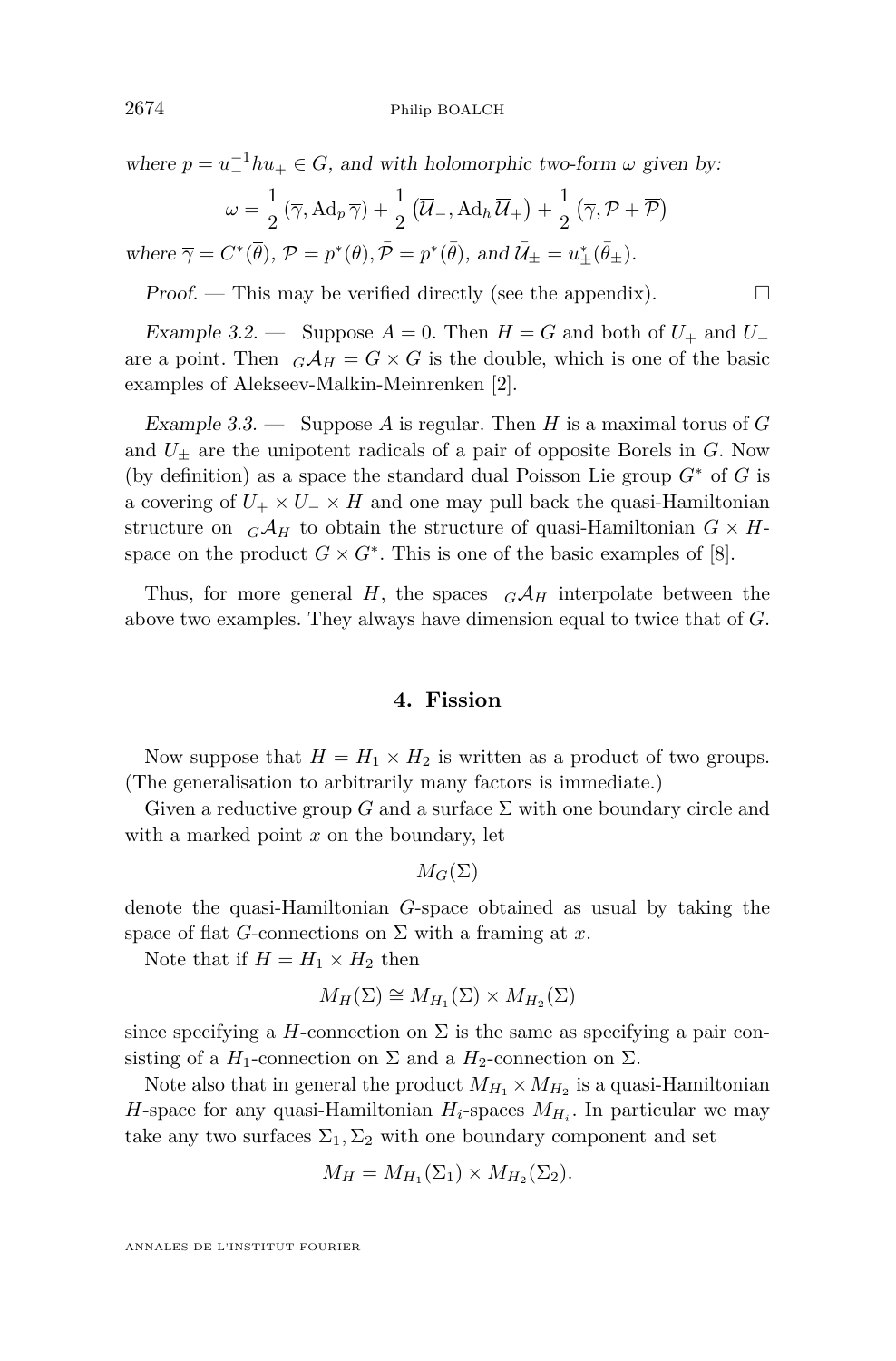Thus if  $M_G = M_G(\Sigma)$  then the space

$$
M_G \underset{G}{\circledast} G \mathcal{A}_H \underset{H}{\circledast} M_H
$$

is obtained by gluing together the three surfaces  $\Sigma$ ,  $\Sigma_1$ ,  $\Sigma_2$ . This suggests that, rather than thinking of  $_GA_H$  in terms of an annulus, one should think of a surface with three boundary components labelled by  $G, H_1, H_2$ respectively. We think of this surface as the product  $Y \times S^1$  of a *Y*-shaped piece and a circle. The surfaces  $\Sigma_1$  and  $\Sigma_2$  do not interact — one is in effect sewing both of them on to the boundary of  $\Sigma$ .



Remark 4.1. — In the case when  $G = H = H_1 \times H_2$  (i.e. *G* is itself a product and we take  $A = 0$ ) the global picture reduces to that of two surfaces, each with flat  $H_i$ -connections respectively, and with some regions of the two surfaces identified (where one thinks in terms of a single *G*-connection rather than two connections). The general case does not decouple in this way.

Thus if  $H = \prod_{1}^{n} H_i$  the quasi-Hamiltonian  $G \times H$ -space  $_G \mathcal{A}_H$  breaks the symmetry group from  $G$  into the pieces  $H_i$ . We view this as a "fission" operation, complementary (and not inverse) to the usual fusion operation. Rather, fission breaks the group from  $G$  to  $H = \Pi H_i$ , and this then yields the opportunity to fuse with quasi-Hamiltonian  $H_i$ -spaces. (This was referred to as "fusion on the other side of the analytic halo" in [\[4\]](#page-16-0) footnote 3.)

For example note that taking  $\Sigma_1$  to be a disc gives a way to kill a factor of *H*, reducing *G* to a proper subgroup of *H*.

Note also that there are many pairs of reductive groups having isomorphic subgroups *H*, so may be glued together, possibly via intermediate surfaces. E.g. in the simplest case any two groups of the same rank, taking *H* to be a maximal torus, although it is easy to construct examples with nonabelian  $H^{(2)}$ 

 $(2)$  The stabiliser of a semisimple Lie algebra element is a Levi factor of a parabolic subgroup, and these correspond to subsets of the nodes of the Dynkin diagram of *G*. E.g. one could use the fact that the Dynkin diagrams *B*<sup>2</sup> and *C*<sup>2</sup> coincide to glue groups having Lie algebras  $\mathfrak{so}_{2n+1}(\mathbb{C})$  and  $\mathfrak{sp}_{2n}(\mathbb{C})$ .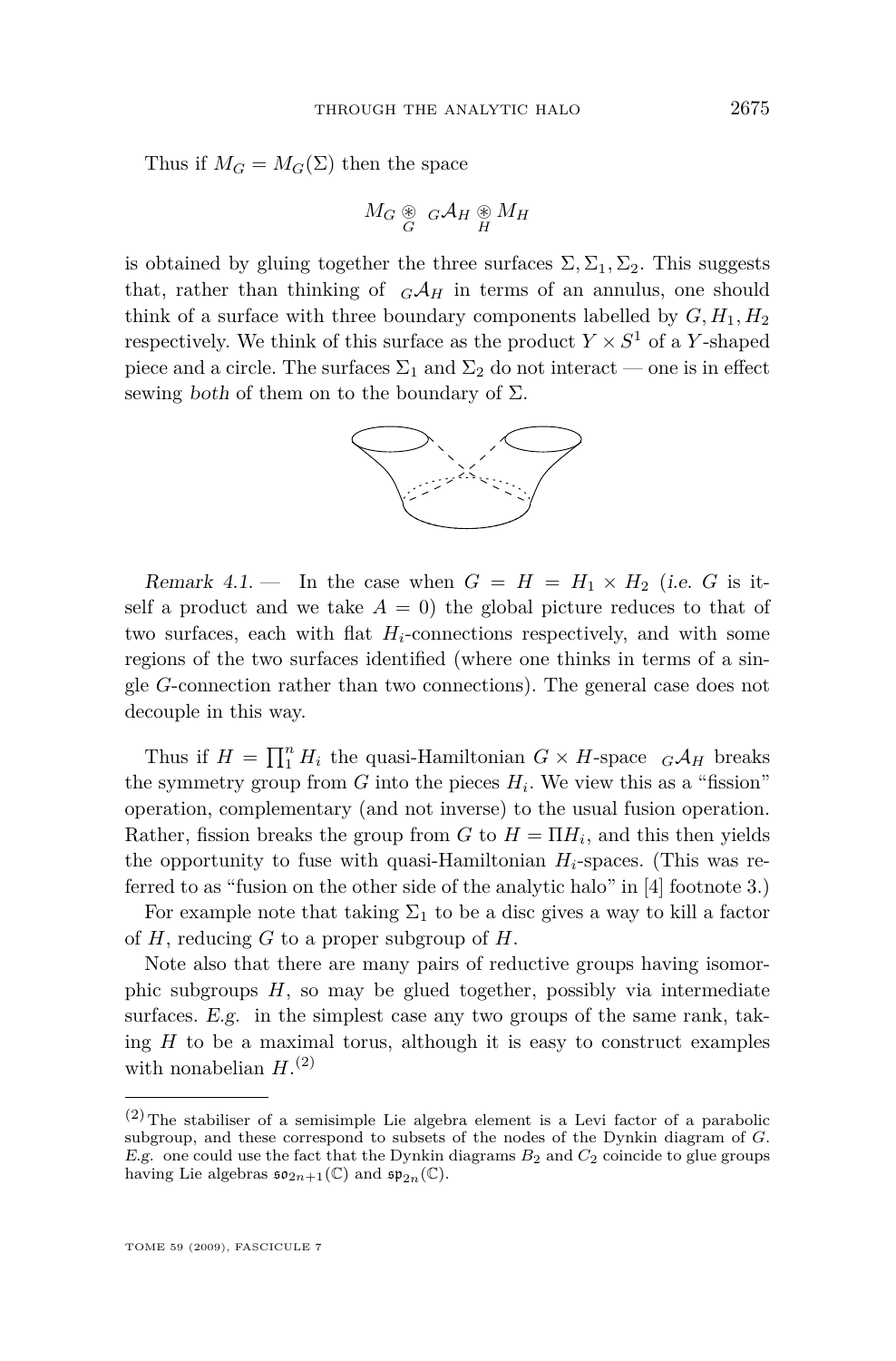#### **5. Gluing data and examples**

We wish to write down the data required to construct such "generalised irregular Betti spaces".

First it is convenient to formalise the (well-known) notion of gluing quasi-Hamiltonian spaces. Given a quasi-Hamiltonian  $G \times G \times H$ -space M, we may fuse the two *G* factors to obtain a quasi-Hamiltonian  $G \times H$  space. Then we may reduce by the *G* factor (at the identity of *G*) to obtain a quasi-Hamiltonian *H*-space, the gluing of the two *G*-factors. Thus e.g. two quasi-Hamiltonian *G*-spaces *M*1*, M*<sup>2</sup> may be glued to obtain a symplectic manifold (if it is a manifold) by gluing their product:

$$
M_1 \Leftrightarrow M_2 = (M_1 \circledast M_2) / \hspace{-0.3cm}/ G.
$$

Now we will describe the required data. Let *S* be a finite set. For each  $s \in \mathcal{S}$  choose a compact surface-with-boundary<sup>(3)</sup>  $\Sigma_s$ , and a connected complex reductive group  $G_s$ . Let  $\mathcal{B}_s$  be the set of boundary components of  $\Sigma_s$  and let  $\mathcal{B} = \bigsqcup \mathcal{B}_s$  be the set of all boundary circles. (Write  $G_b = G_s$  for any  $b \in \mathcal{B}_s$ .)

For each  $b \in \mathcal{B}$  choose a semisimple element  $A_b \in \mathfrak{g}_b$  in the Lie algebra of  $G_b$ . Let  $H_b \subset G_b$  be the stabiliser of  $A_b$ . Suppose we have chosen, for each boundary component  $b \in B$ , a product decomposition

$$
H_b = \prod_{i \in I_b} H_i
$$

of  $H_b$  as a product of subgroups  $H_i \subset H_b$ . (We are not assuming that each  $H_i$  does not decompose further, only that some decomposition has been chosen, possibly with only one factor  $#I_b = 1$ .

Let  $I = \bigsqcup I_b$  be the disjoint union of the sets indexing the subgroups  $H_i$ . (Thus *I* may be thought of as the set of boundary components obtained after gluing on all the pieces  $G \mathcal{A}_H$  with  $G = G_b$ ,  $H = H_b$ . These components should be paired up, or glued to a conjugacy class, as follows.)

Choose a subset  $K \subset I$  and a conjugacy class  $C_i \subset H_i$  for each  $i \in K$ .

DEFINITION  $5.1.$  — Given the data above, a gluing datum is an involution

$$
\varphi\colon I\to I,\quad \varphi^2=1
$$

such that

1)  $\varphi(i) = i$  if and only if  $i \in K$ , and

2)  $H_{\varphi(i)} \cong H_i$  for all  $i \in I$ .

 $(3)$  In a more algebraic approach one should take the real oriented blow-up of a smooth projective curve, at some marked points.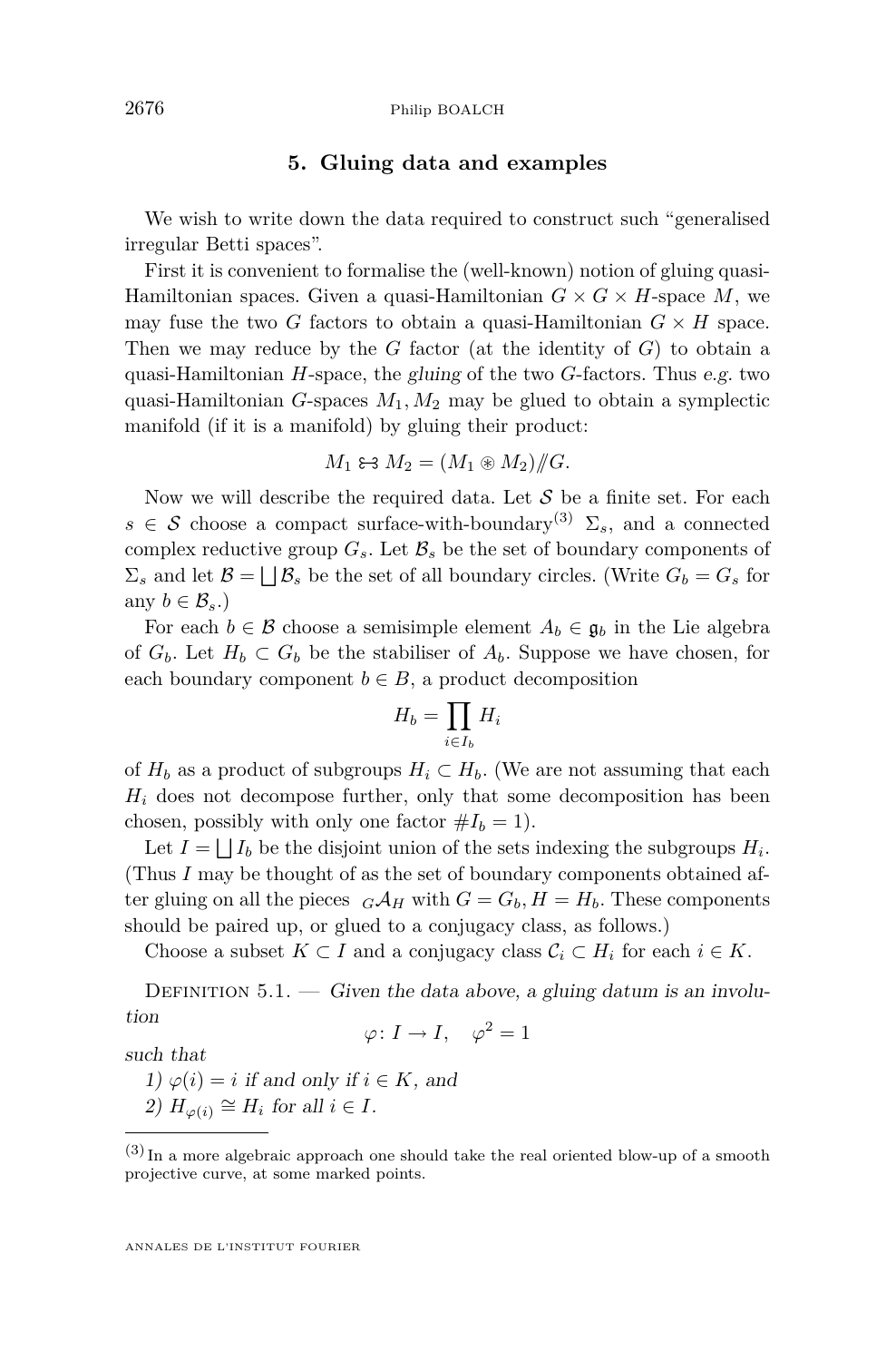Thus, given a gluing datum, the procedure to construct a symplectic moduli space is as follows. Take the flat *Gs*-connections on each of the surfaces  $\Sigma_s$  (with a framing at one point on each boundary component) and glue on a piece  $_GA_H$  for each boundary component. This yields a quasi-Hamiltonian *H*-space, where  $H = \prod_{i \in I} H_i$ . Then glue together the factors *H*<sub>i</sub> and  $H_{\varphi(i)}$  for all  $i \in I \setminus K$ , to obtain a quasi-Hamiltonian  $\prod_{i \in K} H_i$ space. This space is then reduced, at the value  $\prod \mathcal{C}_i$  of the moment map, to obtain a symplectic manifold (if it is a manifold).

Note that we have not taken into account the choice of basepoints on the boundary circles, nor the choice of positive roots appearing in the definition of  $_GA_H$ . These choices are important to understand the braid group action on the spaces (cf. [\[7\]](#page-16-0)) and may be encoded via Stokes representations of certain groupoids (similarly to [\[6\]](#page-16-0) §3), but the point here is that up to isomorphism the resulting complex symplectic manifolds will not depend on these choices. This is true for general reasons ("isomonodromy is a symplectic connection" [\[6\]](#page-16-0)) and follows in the present context from the fact that the two-form  $\omega$  in Theorem [3.1](#page-5-0) does not depend on the semisimple element  $A \in \mathfrak{g}$ .

Example 5.2. — Suppose  $\#\mathcal{S} = 1$  so there is only one initial surface, and  $K = I$ , so there is no "cross-gluing", and  $G_s = GL_n(\mathbb{C})$  is a general linear group. Then the above spaces are the Betti descriptions (in the special case when the parabolic structures are trivial, and all irregular singularities have Poincaré rank one) of the hyperkähler manifolds of [\[3\]](#page-16-0). They are described in this way in [\[8\]](#page-16-0) in the case when each  $A_b$  is regular (or zero).

This example (and the usual case when each *A<sup>b</sup>* is zero) leads us to conjecture that such spaces are hyperkähler in general.

#### Remark 5.3.

1) Note in general we have a semisimple Lie algebra element on both sides of each halo so the groups on each side of each halo only need to have isomorphic stabiliser groups. Thus if we ignore fission then the local picture at a halo is as follows:

$$
M_1 \Leftrightarrow {}_{G_1}\mathcal{A}_H \Leftrightarrow {}_{H}\mathcal{A}_{G_2} \Leftrightarrow M_2
$$

where  $M_i$  is a quasi-Hamiltonian  $G_i$ -space for  $i = 1, 2$ .

2) To recover the picture of the introduction suppose each set  $I_b$  has just one element (so there is no fission), and also take one of the semisimple elements  $A_b$  to be zero on one side of each halo.

3) Note that if *K* is empty there will be no parabolic structures to worry about.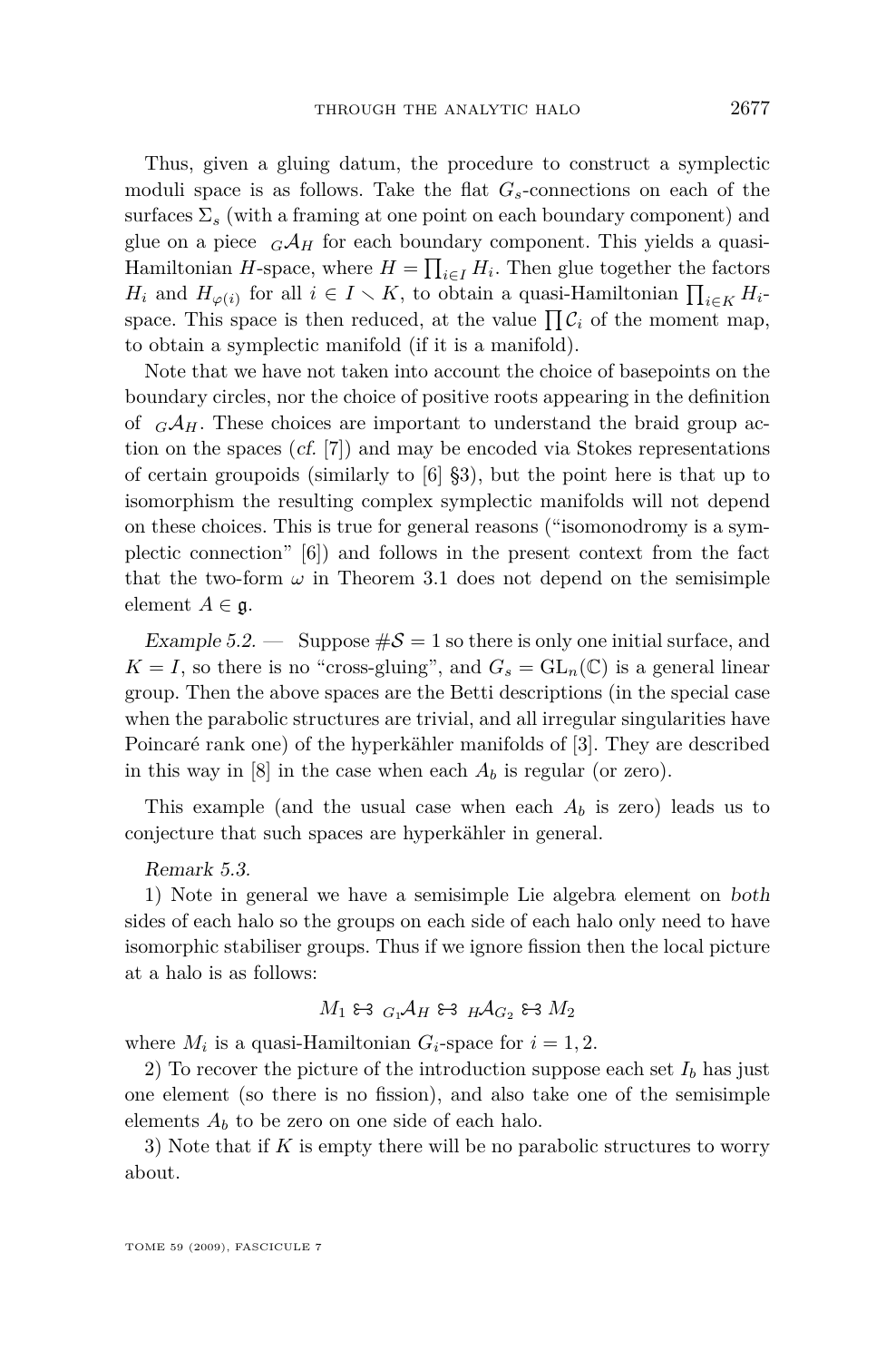4) Note we have not ruled out the possibility of gluing two isomorphic  $factors H_i \cong H_j$  of the same group  $H_b$ .



Example  $5.4.$  — Here is an explicit example of the kind of generalised character varieties that arise. A key feature is that more than one equation appears, in contrast both to the usual case and to the irregular case con-sidered in [\[8\]](#page-16-0). Choose positive integers  $a, b, c, g_1, g_2, g_3$ . Set  $n_1 = a+c, n_2 =$  $a+b, n_3 = b+c$ . Consider Riemann surfaces  $\Sigma_i$  with genera  $g_i$  for  $i = 1, 2, 3$ and each with one boundary circle. We will consider flat connections on  $\Sigma_i$ with structure group  $G_i := GL_{n_i}(\mathbb{C})$ . Consider "block diagonal" subgroups

$$
H_1 = GL_a(\mathbb{C}) \times GL_c(\mathbb{C}) \subset G_1
$$
  
\n
$$
H_2 = GL_a(\mathbb{C}) \times GL_b(\mathbb{C}) \subset G_2
$$
  
\n
$$
H_3 = GL_b(\mathbb{C}) \times GL_c(\mathbb{C}) \subset G_3
$$

obtained as stabiliser subgroups of some semisimple Lie algebra elements with just two eigenvalues. Denote the corresponding (triangular) unipotent groups as follows

$$
U_+, U_- \subset G_1
$$
,  $V_+, V_- \subset G_2$ ,  $W_+, W_- \subset G_3$ 

so  $\dim(U_{\pm}) = (n_1^2 - a^2 - c^2)/2 = ac$  and similarly  $\dim(V_{\pm}) = ab, \dim(W_{\pm}) =$ *bc*. Denote by  $\pi_a$  the projection  $H_1 \to GL_a(\mathbb{C})$ , and similarly for the other projections. Thus  $G_i$  is broken to  $H_i$  for each  $i$  and then we will glue the  $GL_a(\mathbb{C})$  factor of  $H_1$  to that of  $H_2$ , and similarly for the others. The resulting generalised character variety may then be described as follows (after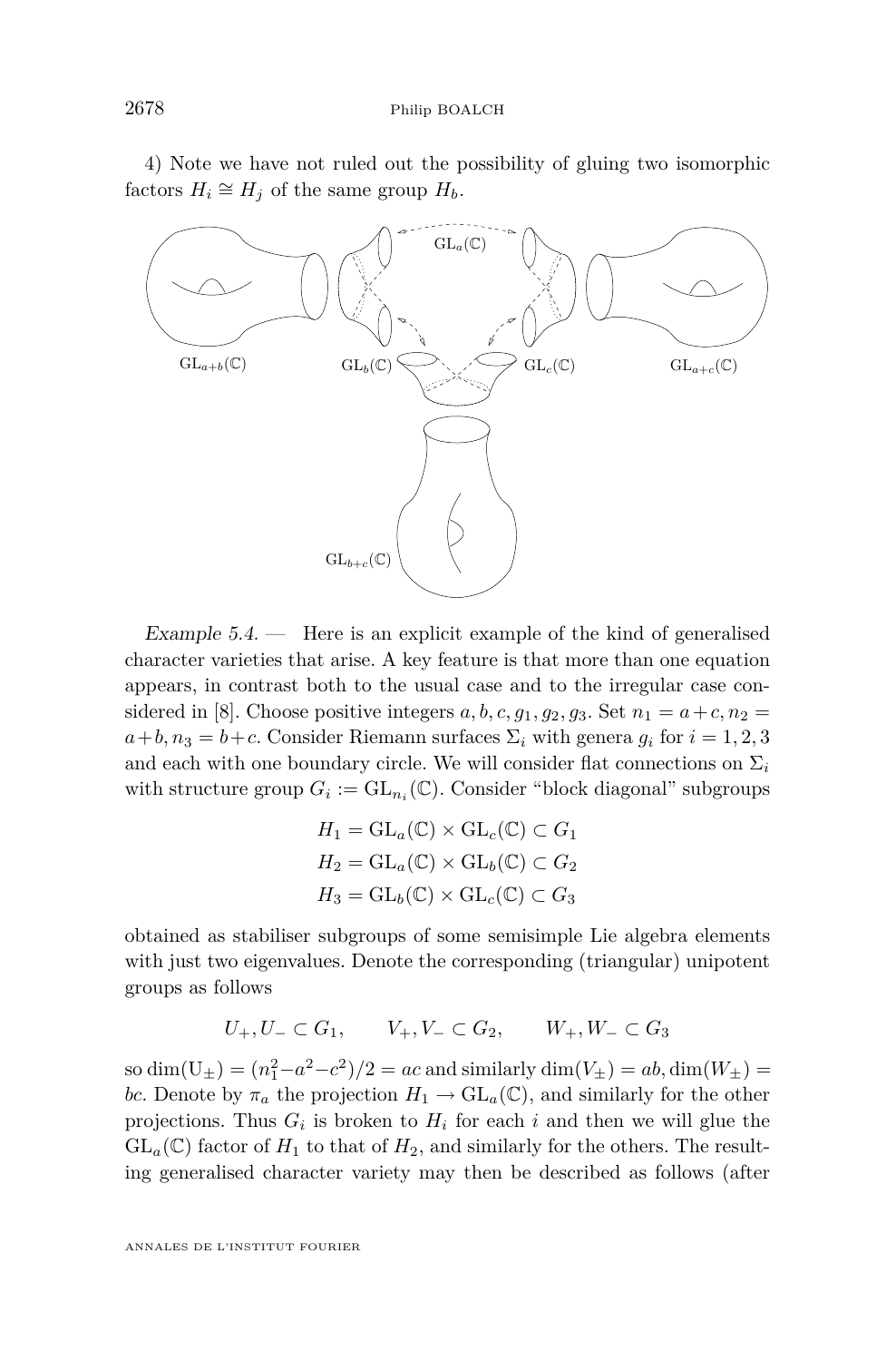some relabelling). First on the three Riemann surfaces we have monodromy relations of the form:

$$
[\alpha_1, \beta_1] \cdots [\alpha_{g_1}, \beta_{g_1}] = u_- h_1 u_+ \in G_1
$$

$$
[\gamma_1, \delta_1] \cdots [\gamma_{g_2}, \delta_{g_2}] = v_- h_2 v_+ \in G_2
$$

$$
[\varepsilon_1, \zeta_1] \cdots [\varepsilon_{g_3}, \zeta_{g_3}] = w_- h_3 w_+ \in G_3
$$

with  $\alpha_i, \beta_i \in G_1, u_\pm \in U_\pm, h_1 \in H_1$  etc., where the square brackets denote the multiplicative commutator. Then we have the gluing equations

$$
\pi_a(h_1)\pi_a(h_2) = \text{Id} \in \text{GL}_a(\mathbb{C}),
$$
  
\n
$$
\pi_b(h_2)\pi_b(h_3) = \text{Id} \in \text{GL}_b(\mathbb{C}),
$$
  
\n
$$
\pi_c(h_1)\pi_c(h_3) = \text{Id} \in \text{GL}_c(\mathbb{C}).
$$

The resulting Betti space is the (affine GIT) quotient of this data:

 $\left\{ (\alpha_i, \ldots, \zeta_i, u_\pm, v_\pm, w_\pm, h_1, h_2, h_3) \mid \text{monodromy and gluing equations} \right\} / \Delta$ 

where

$$
\Delta \cong \mathrm{GL}_a(\mathbb{C}) \times \mathrm{GL}_b(\mathbb{C}) \times \mathrm{GL}_c(\mathbb{C}) \subset H_1 \times H_2 \times H_3
$$

is the diagonal subgroup of  $\Pi H_i = (\mathrm{GL}_a(\mathbb{C}) \times \mathrm{GL}_b(\mathbb{C}) \times \mathrm{GL}_c(\mathbb{C}))^2$ . The group action is as follows:  $H_1$  acts on  $\alpha_i, \beta_i, u_{\pm}, h_1$  by diagonal conjugation and fixes the other data (similarly for  $H_2, H_3$ ) thus the subgroup  $\Delta \subset \Pi H_i$ also acts and moreover preserves the six equations. In other words the six equations define an affine subvariety of the affine variety

$$
G_1^{2g_1} \times G_2^{2g_2} \times G_3^{2g_3} \times U_+ \times U_- \times V_+ \times V_- \times W_+ \times W_- \times H_1 \times H_2 \times H_3
$$

and we take the quotient of that by  $\Delta$ , *i.e.* we take the affine variety as-sociated to the ring of invariant functions.<sup>(4)</sup> Theorem [3.1](#page-5-0) and the general quasi-Hamiltonian yoga imply that (the smooth locus of) this variety is a complex symplectic manifold.

Example 5.5. — Take two surfaces  $\Sigma_1, \Sigma_2$  where  $\Sigma_1$  is a two-holed sphere (with boundary components labelled by  $0, 1$ ) and with group  $G =$  $GL_n(\mathbb{C})$  and with  $A_0 = 0$  and  $A_1$  regular semisimple, so that  $H_0 = G$  and  $H_1 = (\mathbb{C}^*)^n$ . Take  $\Sigma_2$  to be an *n*-holed sphere with group  $\mathbb{C}^*$  (and with arbitrary semisimple elements). Choose a (determinant one) conjugacy class *C ⊂ G* to glue to the boundary 0, and glue the *n* boundary components of  $\Sigma_2$  to the *n*-factors of  $H_1$ . The resulting symplectic manifold is then (up

<sup>(4)</sup>As usual adding some sufficiently generic conjugacy classes ensures the resulting varieties are smooth (e.g. since in this way it is easy to ensure the data on each surface has no triangular decomposition, and so the action of the projectivisation of  $\Pi H_i$  on the data satisfying just the monodromy relations, is free).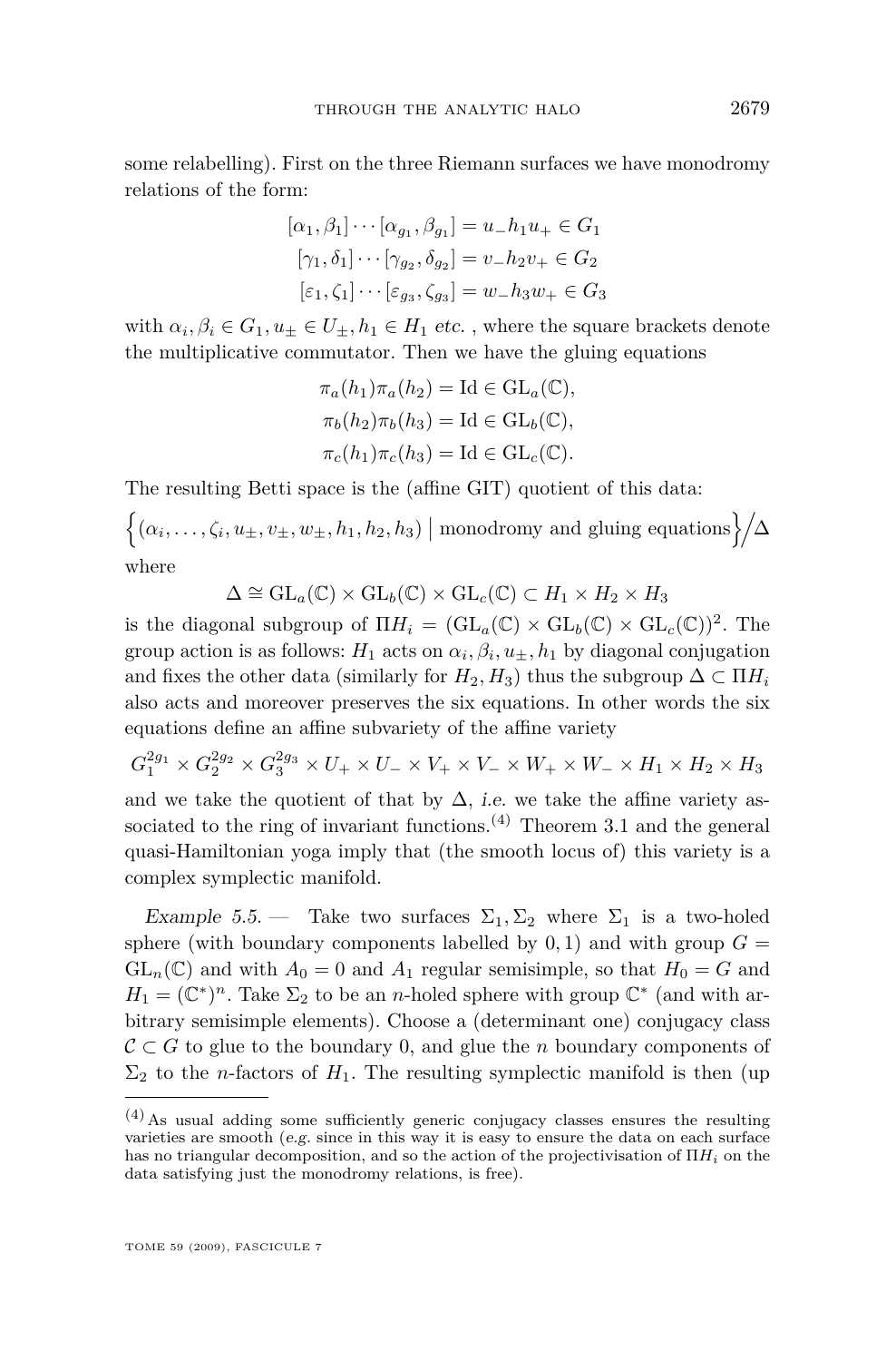<span id="page-12-0"></span>to a covering) the symplectic leaf lying over  $\mathcal C$  of the Poisson Lie group  $G^*$ dual to *G* (cf. [\[5\]](#page-16-0) Lemma 4 and Proposition 23).

Remark 5.6 (Irregular singularity viewpoint). — Suppose we have a meromorphic connection on a *G*-bundle on a curve, where *G* is a connected complex reductive group such as  $GL_n(\mathbb{C})$ . To construct complex symplectic moduli spaces one fixes the formal isomorphism class of the connection at each singularity. For simplicity suppose (similarly to [\[3\]](#page-16-0)) that at each pole the connection is formally isomorphic to a connection of the form

(5.1) 
$$
A_{irr} + \frac{\Lambda}{z}dz, \text{ where } A_{irr} = \left(\frac{A_k}{z^k} + \dots + \frac{A_2}{z^2}\right)dz
$$

where the  $A_i$  are commuting semisimple elements of the Lie algebra  $\mathfrak g$  of *G* and  $\Lambda \in \mathfrak{g}$  commutes with all the  $A_i$  (thus we are assuming there is no ramification needed to obtain the normal form). By definition the formal monodromy is  $\exp(2\pi i\Lambda)$ ; this is the monodromy of the formal normal form (5.1). In the regular singular case we have  $A_{irr} = 0$  and fixing  $\Lambda$  amounts to fixing the local monodromy of the connection to be conjugate to  $\exp(2\pi i\Lambda)$ (the formal monodromy is conjugate to the actual local monodromy). This can also be viewed in terms of a punctured Riemann surface or in turn more analytically in terms of a surface with boundary (either by removing a open disk or by performing the real oriented blow up at each singularity): we just consider nonsingular flat connections with fixed local monodromy conjugacy classes. This yields an "end" of the surface. Alternatively (not fixing  $\Lambda$ ), these surfaces with boundary may be glued together to obtain more complicated surfaces provided the monodromies match up. More algebraically one may think of this heuristically as gluing two curves (with regular singular connections) to form a node at the singular point, such that the residues  $\Lambda$  add up to zero<sup>(5)</sup>.

Now in the irregular case we let  $H \subset G$  be the subgroup stabilising  $A_{irr}$ , so that  $\Lambda$  is constrained to be in the Lie algebra h of *H* (and is only determined up to the adjoint action of *H*). Thus the irregular part of the normal form yields a mechanism to reduce from  $G$  to  $H$ . (The formal monodromy is in  $H$ , and it is no longer necessarily conjugate to the actual local monodromy (in *G*), since a formal isomorphism to (5.1) will not in general converge.) First we may fix  $\Lambda$ , thereby fixing the whole formal type, getting spaces as in [\[3,](#page-16-0) [6,](#page-16-0) [8\]](#page-16-0), yielding what might be called an "irregular end" of the surface. Alternatively if, as above rather than coming

 $(5)$  Going between these two viewpoints (nodal curves or sewing boundaries), is essentially the complex version of the exponentiation process of [\[2\]](#page-16-0), together with the relation between quasi-Hamiltonian *G*-spaces and Hamiltonian loop group spaces.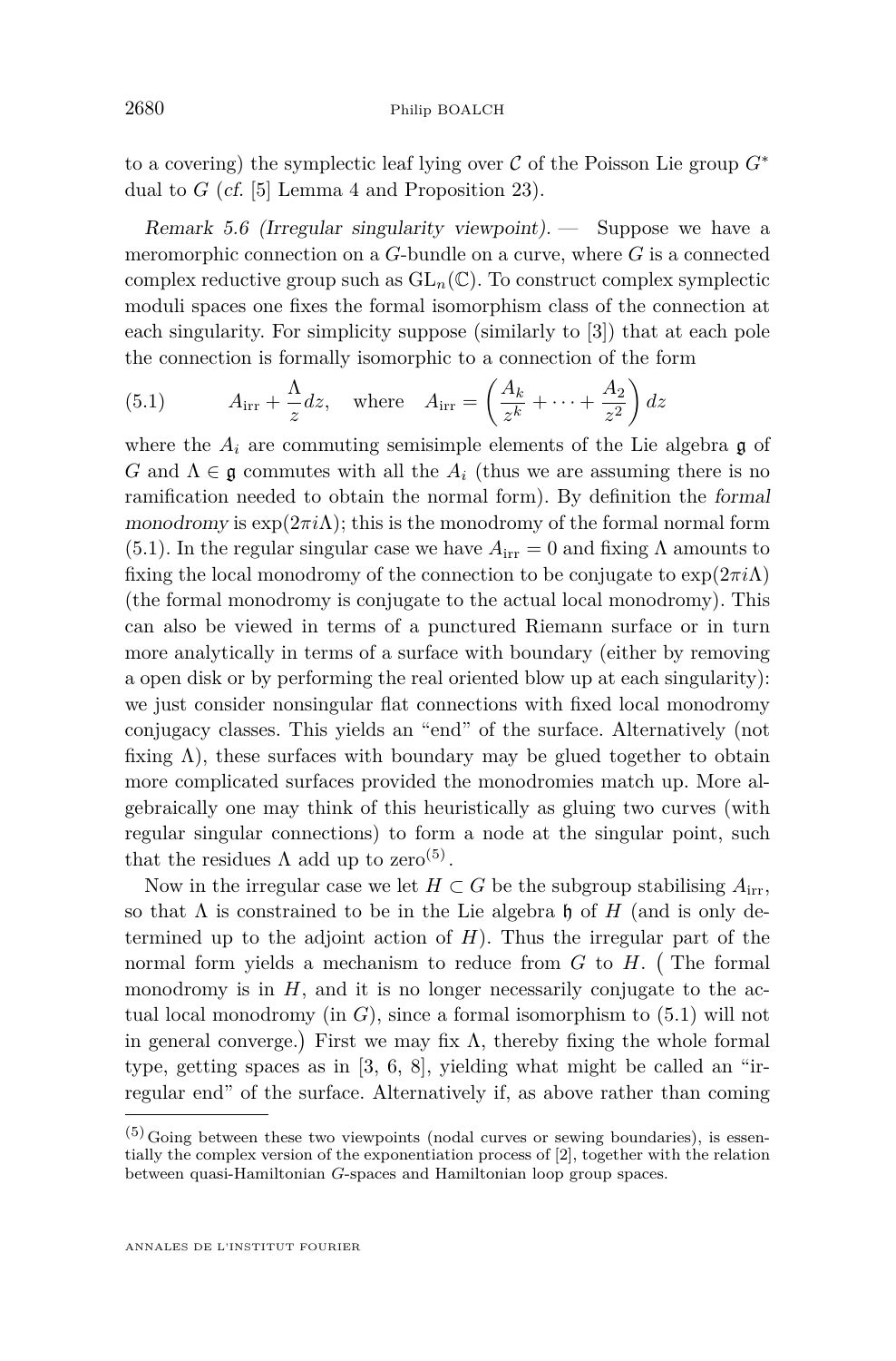to an end, we now don't fix  $\Lambda$  we may try to sew surfaces with boundary (by taking the oriented real blow-up). The difference is that we should in the first instance glue on an *H*-connection with monodromy conjugate to exp(*−*2*πi*Λ) (*∼* regular singular with residue *−*Λ), rather than a *G*connection. Typically *H* will decompose as a product and each factor may arise from a connection on a different surface. More generally (and symmetrically) in the second instance we would glue on irregular connections with formal monodromy  $\exp(-2\pi i\Lambda)$ . The construction in the body of this article amounts to working out this idea in terms of Stokes data (i.e. the Betti realisation of such connections) in the case  $k = 2$ , with the semisimple elements  $A \in \mathfrak{g}$  identified with the coefficient  $A_2$  in  $A_{irr}$ . For larger k this will be discussed elsewhere (the appendix of [\[4\]](#page-16-0) contains an additive/quiver analogue for general linear groups) — but let us mention that the gluing procedure looks to be precisely what is needed to build symplectic spaces of connections with multiple levels out of those with only one level.

#### **Appendix A. Proof of Theorem [3.1](#page-5-0)**

First we will recall our notational conventions (largely from [\[8\]](#page-16-0)).  $H, U_{\pm} \subset$ *G* are as in the body of the article and we denote the corresponding Lie algebras  $\mathfrak{h}, \mathfrak{u}_+ \subset \mathfrak{g}$ . We have chosen a symmetric nondegenerate invariant bilinear form  $( , ): \mathfrak{g} \otimes \mathfrak{g} \to \mathbb{C}$ . (Note that, since it is invariant,  $( , )$ restricts to zero on  $\mathfrak{u}_\pm \otimes (\mathfrak{u}_\pm \oplus \mathfrak{h})$  and to a nondegenerate pairing on each of  $\mathfrak{u}_\pm\otimes\mathfrak{u}_\mp, \mathfrak{h}\otimes\mathfrak{h}.$ ) The Maurer-Cartan forms on  $G$  are denoted  $\theta,\overline{\theta}\in \Omega^1(G,\mathfrak{g})$ respectively (so in any representation  $\theta = g^{-1} dg$ ,  $\overline{\theta} = (dg)g^{-1}$ ). Generally if  $A, B, C \in \Omega^1(M, \mathfrak{g})$  are g-valued holomorphic one-forms on a complex manifold *M* then  $(A, \mathcal{B}) \in \Omega^2(M)$  and  $[A, \mathcal{B}] \in \Omega^2(M, \mathfrak{g})$  are defined by wedging the form parts and pairing/bracketing the Lie algebra parts (so e.g.  $(A\alpha, B\beta) = (A, B)\alpha \wedge \beta$  for  $A, B \in \mathfrak{g}, \alpha, \beta \in \Omega^1(M)$ ). Define  $\mathcal{A}\mathcal{A} :=$  $\frac{1}{2}[\mathcal{A}, \mathcal{A}] \in \Omega^2(M, \mathfrak{g})$  (which works out correctly in any representation of *G* using matrix multiplication). Then one has  $d\theta = -\theta^2, d\overline{\theta} = \overline{\theta}^2$ . Define  $(ABC) = (A, [B, C])/2 \in \Omega^3(M)$  (which is invariant under all permutations of *A*, *B*, *C*). The canonical bi-invariant three-form on *G* is then  $\eta := \frac{1}{6}(\theta^3)$ . The adjoint action of *G* on **g** will be denoted  $gXg^{-1} := \text{Ad}_g X$  for any  $X \in \mathfrak{g}, g \in G$ . If *G* acts on *M*, the fundamental vector field *v<sub>X</sub>* of  $X \in \mathfrak{g}$  is minus the tangent to the flow  $(v_X)_m = -\frac{d}{dt}(e^{Xt} \cdot m)\Big|_{t=0}$ , so that the map  $\mathfrak{g} \to \text{Vect}_M$ ;  $X \to v_X$  is a Lie algebra homomorphism. (This sign convention differs from [\[2\]](#page-16-0) leading to sign changes in the quasi-Hamiltonian axioms and the fusion and equivalence theorems.)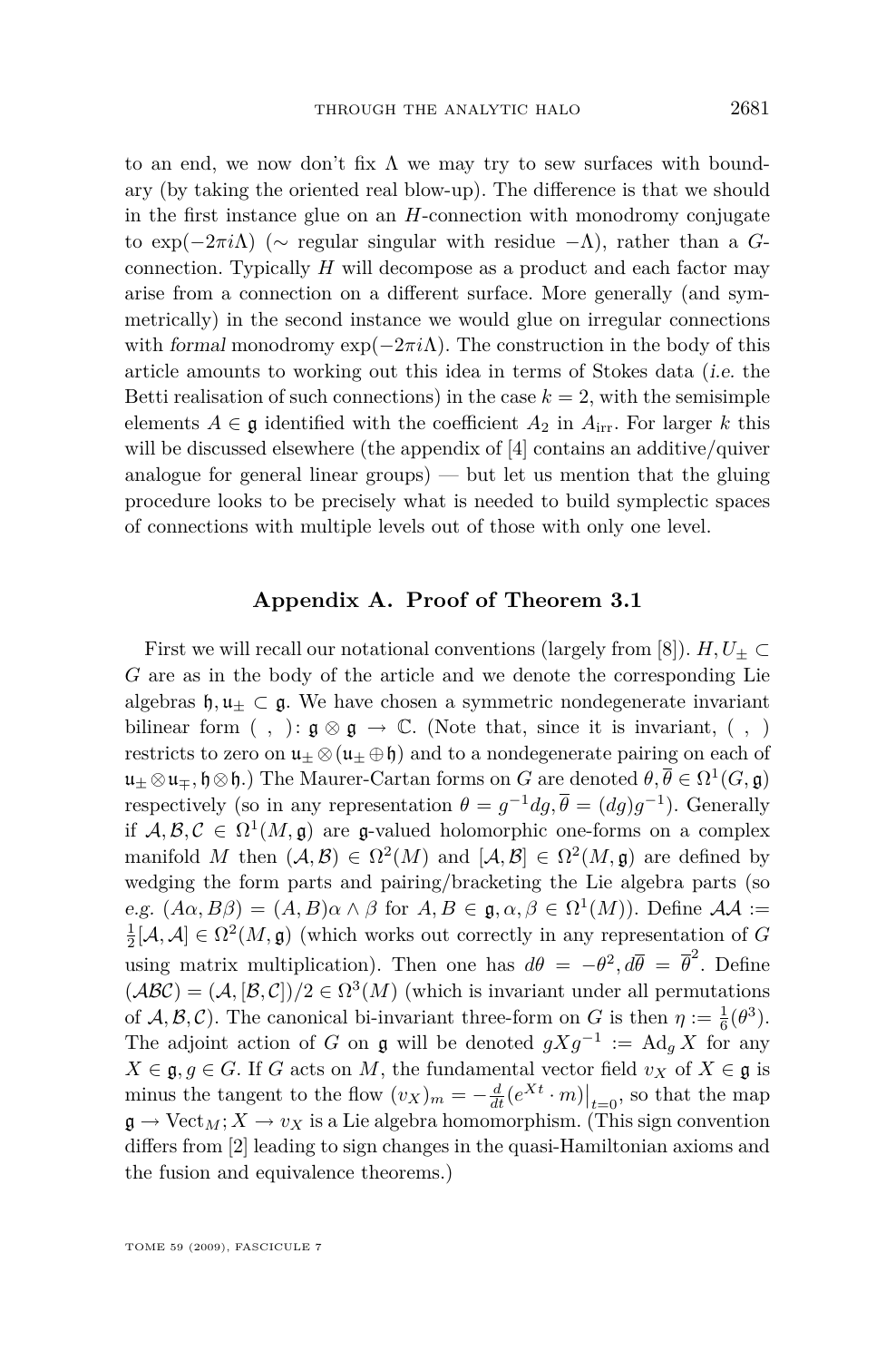Recall that a complex manifold *M* is a complex quasi-Hamiltonian *G*space if there is an action of *G* on *M*, a *G*-equivariant map  $\mu: M \to G$ (where *G* acts on itself by conjugation) and a *G*-invariant holomorphic two-form  $\omega \in \Omega^2(M)$  such that:

(QH1)  $d\omega = \mu^*(\eta)$ . (QH2) For all  $X \in \mathfrak{g}, \omega(v_X, \cdot) = \frac{1}{2}\mu^*(\theta + \overline{\theta}, X) \in \Omega^1(M)$ . (QH3) For all  $m \in M$ ,  $\text{Ker}(\omega_m) = \left\{ (v_X)_m \mid X \in \mathfrak{g} \text{ satisfies } gXg^{-1} = -X \right\}$ where  $g := \mu(m) \in G$ .

Recall that Theorem [3.1](#page-5-0) claims that  $G \mathcal{A}_H$  is a quasi-Hamiltonian  $G \times H$ space.

Proof of Theorem  $3.1.$  — First we will check (QH1). Write the moment map as  $\mu = (\mu_G, \mu_H): M \to G \times H$ , with  $M = G \mathcal{A}_H$ . Since  $\mu_G = C^{-1} pC$ we see  $\mu_G^*(\theta)$  is conjugate to

$$
\bar{\gamma}+\mathcal{P}-p^{-1}\bar{\gamma}p
$$

and so  $\mu_G^*(\theta^3)$  equals  $(\mathcal{P}^3)$  plus three times

(A.1) 
$$
(\bar{\gamma}\mathcal{P}^2) + (\bar{\gamma}^2\mathcal{P}) - (\bar{\gamma}p\bar{\gamma}^2p^{-1}) + (\bar{\gamma}^2p\bar{\gamma}p^{-1}) - (\bar{\gamma}\bar{\mathcal{P}}^2) + (\bar{\gamma}^2\bar{\mathcal{P}}) - 2(\bar{\gamma}\mathcal{P}p^{-1}\bar{\gamma}p).
$$

On the other hand, from the definition of  $\omega$  it is immediate that

$$
2d\omega = (A.1) + d(\bar{U}_-, h\bar{U}_+h^{-1}).
$$

Now if we expand both the last term here and  $(\mathcal{P}^3)$  (using the definition of *p* to see  $P = U_{+} + u_{+}^{-1} \hbar u_{+} - p^{-1} U_{-} p$  we see

$$
(\mathcal{P}^3) = (\hbar^3) + 3d(\bar{U}_-, h\bar{U}_+h^{-1}).
$$

(Here  $\hbar = h^*(\theta_H)$  with  $\theta_H$  the left-invariant Maurer-Cartan form on *H*.) Thus since  $\mu_H^{-1}(\theta_H^3) = -(\hbar^3)$  we deduce (QH1), that  $\mu_G^*(\theta^3) + \mu_H^*(\theta_H^3) = 6d\omega$ .

Next we will check  $(QH2)$ . By linearity in *X* we may check  $(QH2)$ separately for the actions of *G* and *H*. First we consider just the *G* action. Choose  $X \in \mathfrak{g}$ . We will denote derivatives along  $v_X$  by primes, so e.g.  $\mathcal{P}' = \langle v_X, \mathcal{P} \rangle \in \Omega^0(M, \mathfrak{g})$  (and in any representation of *G* we have  $\mathcal{P}' = p^{-1}p'$  etc. ). By definition  $\mu_G^*(\theta + \bar{\theta}, X) = (\mu_G^*\theta + \mu_G^*\bar{\theta}, X)$ . Expanding  $\mu_G = C^{-1}pC$  we see

$$
\mu_G^* \theta + \mu_G^* \bar{\theta} = C^{-1} (\mathcal{P} + \bar{\mathcal{P}}) C + C^{-1} (p \bar{\gamma} p^{-1} - p^{-1} \bar{\gamma} p) C \in \Omega^1(M, \mathfrak{g}).
$$

On the other hand considering the fundamental vector field of  $X \in \mathfrak{g}$  we see  $\gamma' = X$ ,  $\bar{\gamma}' = CXC^{-1}$ ,  $\mathcal{P}' = \bar{\mathcal{P}}' = \mathcal{U}'_{\pm} = 0$ . Thus

$$
2\omega(v_X, \cdot) = (CXC^{-1}, p\bar{\gamma}p^{-1}) - (pCXC^{-1}p^{-1}, \bar{\gamma}) + (CXC^{-1}, \mathcal{P} + \bar{\mathcal{P}}).
$$

ANNALES DE L'INSTITUT FOURIER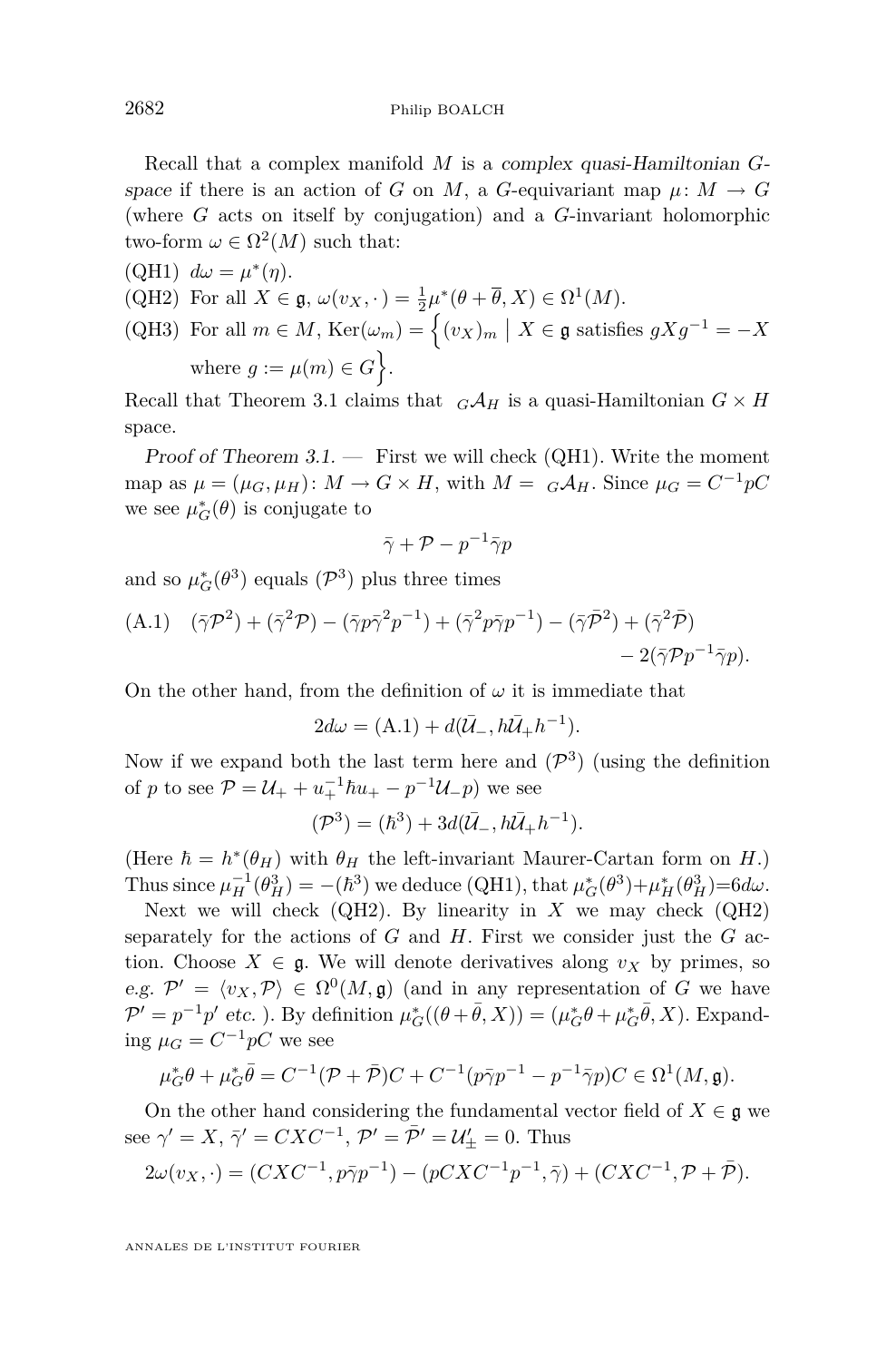Clearly this rearranges into the above expression for  $(\mu_G^* \theta + \mu_G^* \bar{\theta}, X)$ . Moving on to the *H*-action, first note that  $\mu_H^*(\theta_H + \bar{\theta}_H) = -\bar{h} - \bar{h} \in \Omega^1(M, \mathfrak{h})$ . Then considering the action of  $X \in \mathfrak{h}$  we see  $\bar{\gamma}' = -X$ ,  $\gamma' = -C^{-1}XC$ ,  $\bar{\mathcal{U}}'_{\pm} = 0$  $u_{\pm} X u_{\pm}^{-1} - X$ ,  $\mathcal{P}' + \bar{\mathcal{P}}' = p X p^{-1} - p^{-1} X p$  and in turn deduce:

$$
2\omega(v_X, \cdot) = (u_+ X u_-^{-1} - X, h\mathcal{U}_+ h^{-1}) - (h^{-1}\mathcal{U}_- h, u_+ X u_+^{-1} - X) - (X, \mathcal{P} + \bar{\mathcal{P}}).
$$

Upon expanding  $\mathcal{P} + \bar{\mathcal{P}}$  (using  $p = u_-^{-1} h u_+$ ) this simplifies to  $-(X, \hbar + \bar{\hbar})$ as required (by noting that  $X \in \mathfrak{h}$  pairs to zero with  $\mathfrak{u}_+$ ). This establishes (QH2).

For (QH3) it is now sufficient to check  $\text{Ker}(\omega) \cap \text{Ker}(d\mu) = 0$  at each point (cf. [\[1\]](#page-16-0) p. 49). Thus choose a point  $m \in M = G \mathcal{A}_H$  and a tangent vector  $X \in T_m M$ . Suppose that  $X \in \text{Ker}(\omega) \cap \text{Ker}(d\mu)$ . Since X is in the kernel of  $d\mu$ <sup>H</sup> we have  $\hbar' = 0$  (here primes denote derivatives along *X*, so  $\hbar' := \langle h^*(\theta_H), X \rangle$ . Moreover X being in the kernel of  $d\mu_G$  amounts to the condition  $\bar{\gamma}' + \mathcal{P}' = p^{-1}\bar{\gamma}'p$ . Expanding  $\mathcal{P}'$  (and using  $\hbar' = 0$ ) this becomes

(A.2) 
$$
\bar{\gamma}' + \mathcal{U}'_+ = p^{-1}(\bar{\gamma}' + \mathcal{U}'_-)p.
$$

Now we choose an arbitrary tangent vector  $Y \in T_m M$  and denote derivatives along *Y* by dots, so e.g.  $\dot{\mathcal{P}} = \langle Y, \mathcal{P}_m \rangle \in \mathfrak{g}$ . We then compute

(A.3) 
$$
2\omega(X,Y) = (p^{-1}(\bar{\gamma}'+\mathcal{U}'_-)p - p(\bar{\gamma}'+\mathcal{U}'_+)p^{-1} + \mathcal{U}'_- - \mathcal{U}'_+, \dot{\bar{\gamma}})
$$

(A.4) 
$$
+ (\bar{\gamma}' + p^{-1}(\bar{\gamma}' + \mathcal{U}'_-)p, \dot{\mathcal{U}}_+)
$$

(A.5) 
$$
- (\bar{\gamma}' + p(\bar{\gamma}' + \mathcal{U}'_{+})p^{-1}, \dot{\mathcal{U}}_{-})
$$

(A.6) 
$$
+ (u_{+} \bar{\gamma}' u_{+}^{-1} + h^{-1} u_{-} \bar{\gamma}' u_{-}^{-1} h, \dot{h}).
$$

This should be zero for all *Y* ; observe that each line is really an independent condition on  $X$ . First  $(A.2)$  and its conjugate by  $p$  imply that the right-hand side of  $(A.3)$  is identically zero (we have already used  $\hbar' = 0$  to compute (A.3)). Next (A.2) implies that (A.4) equals  $(2\bar{\gamma}' + U'_+, \dot{U}_+) = 2(\bar{\gamma}', \dot{U}_+)$  so we see the  $\mathfrak{u}_-$  component of  $\bar{\gamma}'$  is zero. Similarly from (A.5) we see the  $\mathfrak{u}_+$ component of  $\bar{\gamma}'$  is zero. Then (A.6) implies the h component of  $\bar{\gamma}'$  is also zero, and so  $\bar{\gamma}' = 0$ . Finally (A.2) now implies  $\mathcal{U}'_+ = \mathcal{U}'_- = 0$ , so, since all its components vanish, we see  $X$  is indeed zero as required.  $\Box$ 

Acknowledgments. — Thanks are due to B. Kostant for kindly answering some basic questions concerning stabilisers of semisimple Lie algebra elements. This research is partially supported by ANR grants 08-BLAN-0317-01/02 (SEDIGA), 05-BLAN-0029-01 (GIMP).

TOME 59 (2009), FASCICULE 7